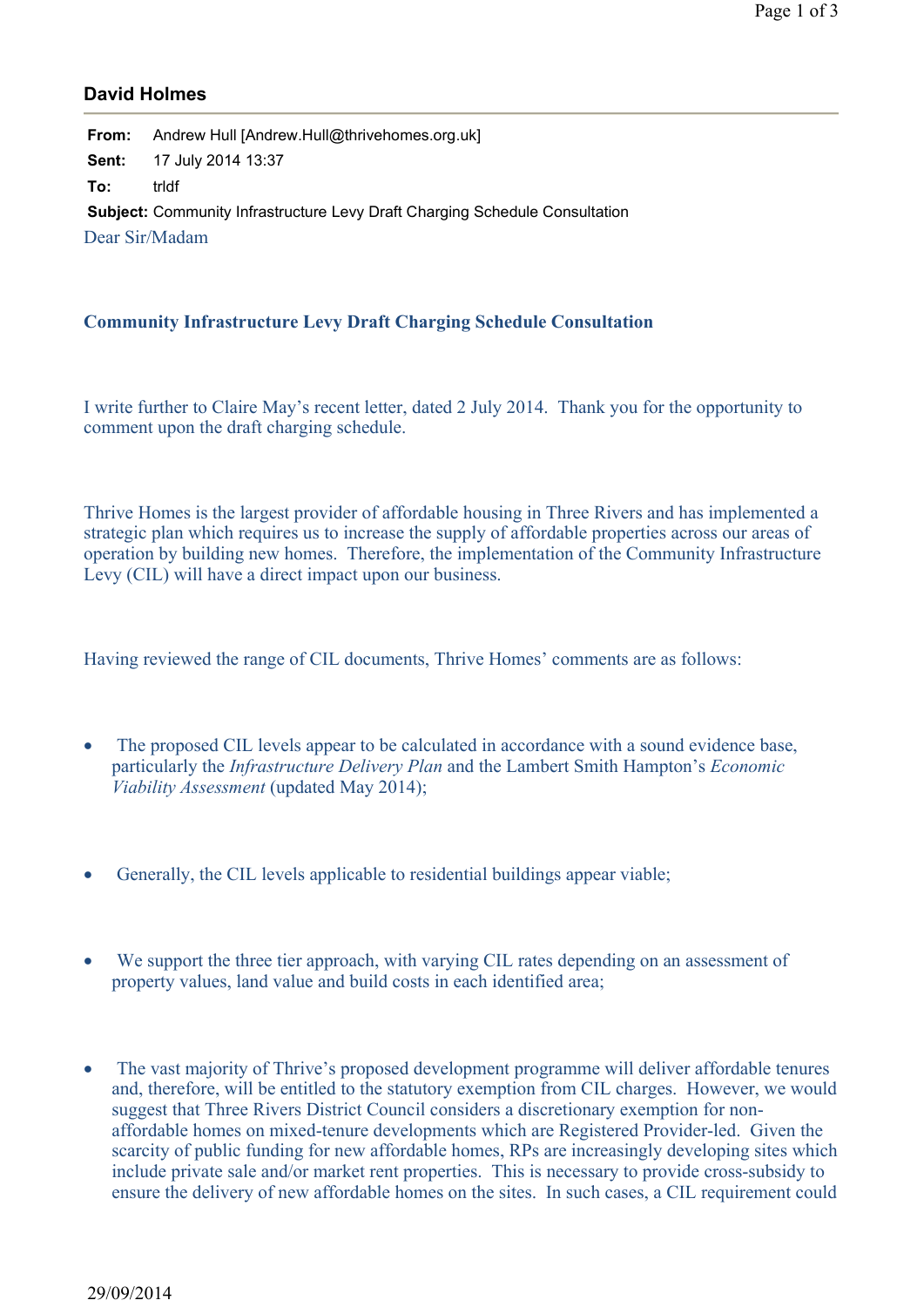dramatically affect the economic viability of the development and lead to a reduction of affordable housing and overall housing delivery.

Should you require any further information, please do not hesitate to contact me.

Best regards,

**Andrew Hull**

**Head of Development**

Tel: 07792 955499

Customer Service Centre: 0800 917 6077 or 020 8428 4428

enquiries@thrivehomes.org.uk

www.thrivehomes.org.uk



Building 3, Croxley Green Business Park, Hatters Lane, Watford WD18 8YG

**Providing high quality homes and excellent services enabling the development of communities where people will enjoy living.**

Legal Information

If this email isn't addressed to you, please don't read, use, forward, copy, print or disseminate it. This email and any files transmitted with it are confidential and intended solely for the use of the individual or entity to whom they are addressed. If you are not the intended recipient, be advised that you have received this email in error and that any use is strictly prohibited.

\_\_\_\_\_\_\_\_\_\_\_\_\_\_\_\_\_\_\_\_\_\_\_\_\_\_\_\_\_\_\_\_\_\_\_\_\_\_\_\_\_\_\_\_\_\_\_\_\_\_\_\_\_\_\_\_\_\_\_\_\_\_\_\_\_\_\_\_\_\_

\_\_\_\_\_\_\_\_\_\_\_\_\_\_\_\_\_\_\_\_\_\_\_\_\_\_\_\_\_\_\_\_\_\_\_\_\_\_\_\_\_\_\_\_\_\_\_\_\_\_\_\_\_\_\_\_\_\_\_\_\_\_\_\_\_\_\_\_\_\_

The views expressed in this communication may not necessarily be the views held by Thrive Homes